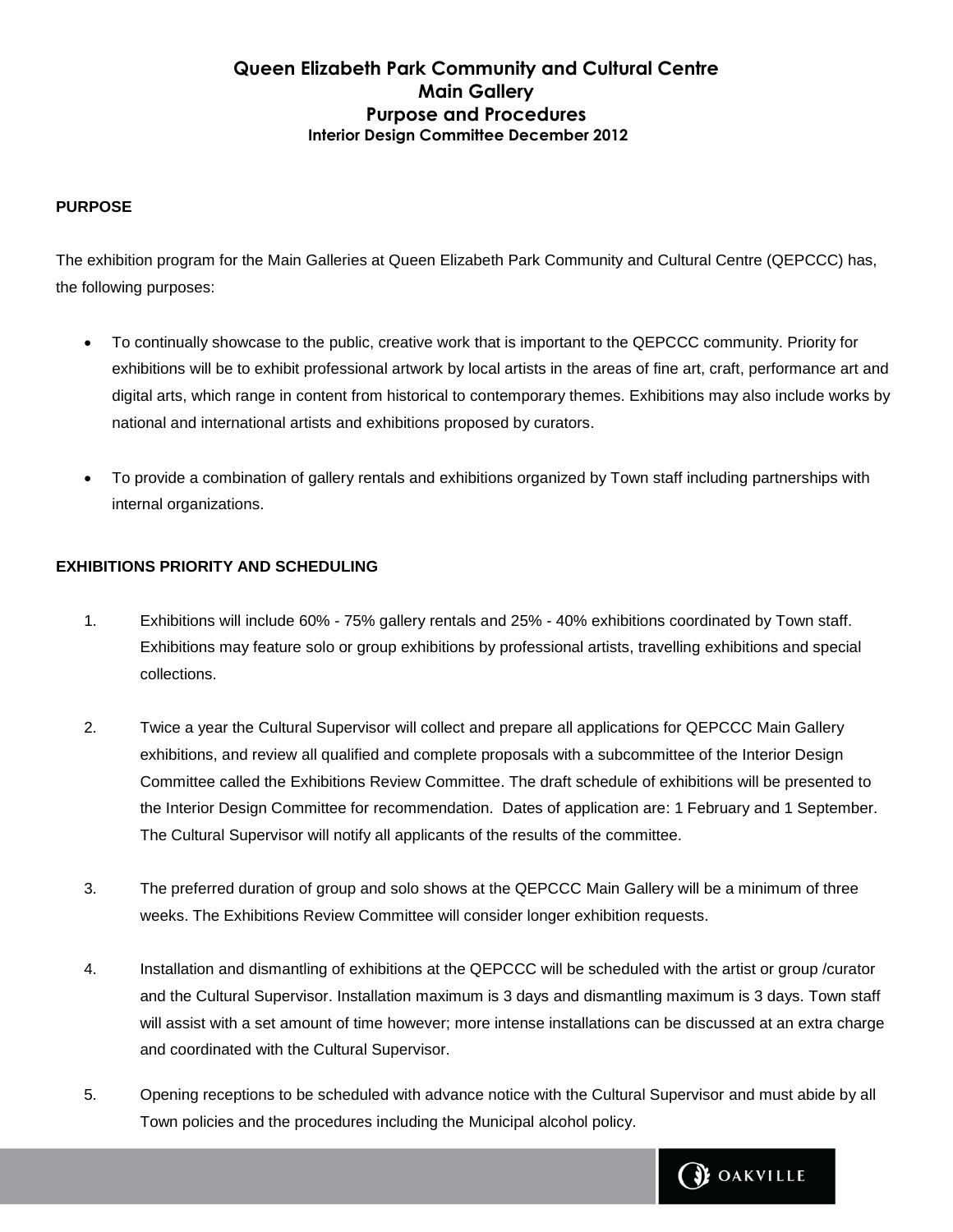### **APPLICATION PROCEDURE**

- 6. Application submission requires the completion of an application form, images of artwork, a written proposal outlining details of the exhibition and an artist's Curriculum Vitae.
- **7.** After confirmation of the exhibition scheduling, exhibitors will consult with the Cultural Supervisor at all stages of exhibition planning and they will accept the responsibility for organizing and holding the exhibition in consultation with Town Staff.
- 8. Rental rates are for a minimum of 3 week periods and will be based on the following weekly rates: \$325 commercial and \$275 community based.
- 9. A permit will be prepared by Town staff and a third of the total rental fee will be required as a deposit within 30 days of exhibition offer. The Exhibitions Review Committee will consider longer exhibition requests and the price will be adjusted accordingly as per posted fees.
- 10. Final payment is due 4 months prior to installation date. Gallery exhibitions are final only when the full payment has been received.
- 11. When an exhibition is approved for a rental date less than 4 months, the full rental fee will be due within 7 days of exhibition offer.

## **APPLICATION PROCEDURE AND RESPONSIBILITIES**

- 12. The Cultural Supervisor will forward an Exhibitor Agreement Form/Contract to each exhibitor to read and sign. A meeting with all scheduled exhibitors will be made by Town staff to discuss exhibition installation and invitation design. Meetings between the Exhibitor and Town staff occur as needed.
- 13. At least one month prior to the installation, exhibitors will meet with the Cultural Supervisor to review the original proposal. If following the meeting there are any proposed changes which Town staff considers substantial, they must be submitted in writing to the Cultural Supervisor for approval. At this meeting exhibitors will also be made aware of installation/dismantling deadlines and the requirement to return the Gallery to standards set by Town Staff. In cases where extraordinary assistance is required to return the Gallery to proper standards, the exhibitors will be required to meet any extra wage or material costs incurred by the Town, and will sign an agreement to this effect.
- 14. Where the change proposed is substantial, it must be provided in writing in advance of meeting with the Cultural Supervisor. The Cultural Supervisor is the final judge of whether a written explanation of the exhibition change is necessary and whether pictorial documentation is also required.

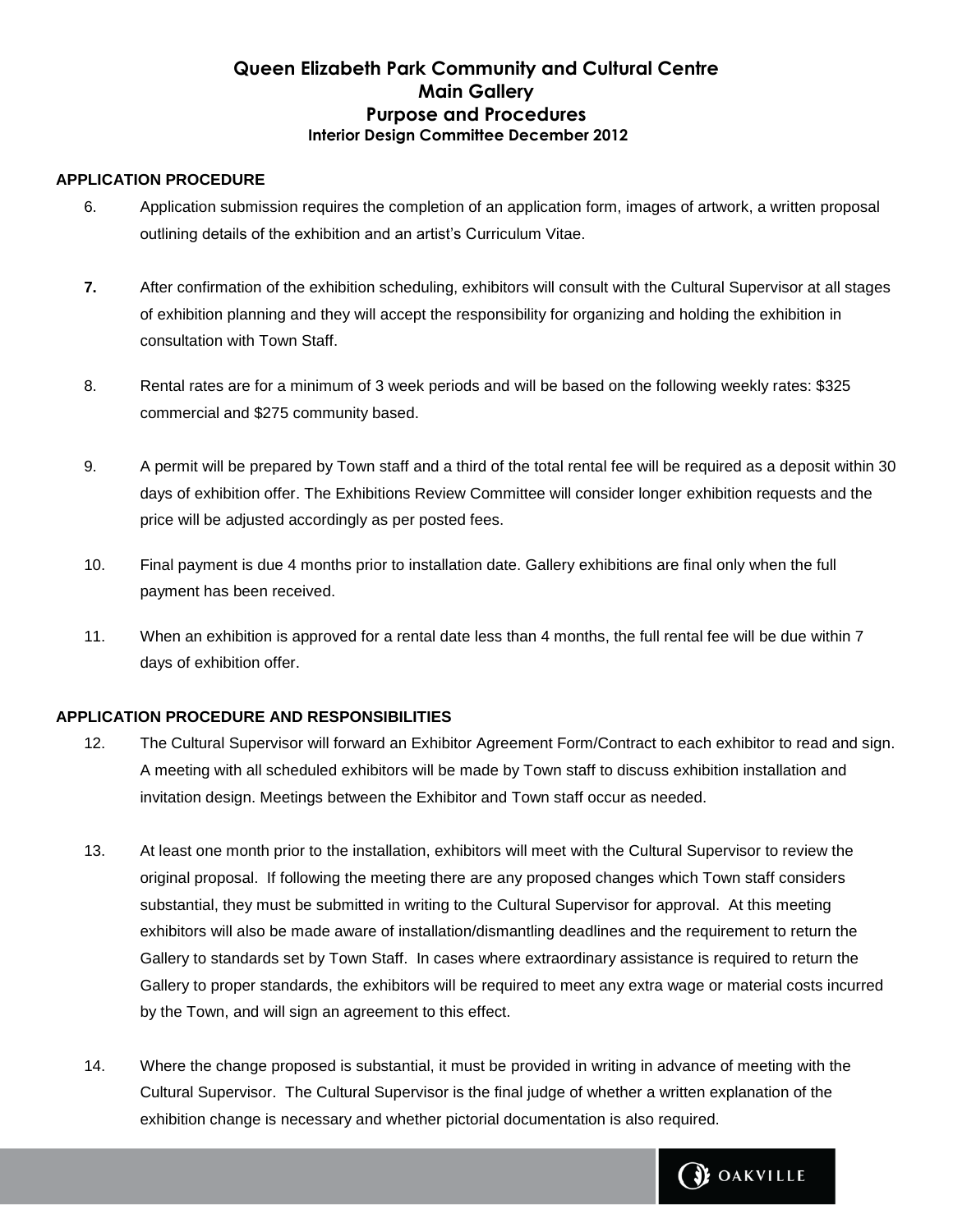### **ISSUES RESOLUTION**

- 15. For each exhibition an ad hoc subcommittee of the Interior Design Committee, called the Gallery Exhibitions Advisory Committee, will be comprised of the Cultural Supervisor as Chair, the Senior Manager Culture, the QEPCCC Manager, an Art Group Member representative from the Interior Design Committee. This Committee will consider in the first instance the resolution of any controversy arising out of exhibition planning or installation on such matters as safety, suitability for display or unauthorized modification of the original proposal, such as the removal or addition of artwork, etc. This committee will provide a recommendation to the Director Recreation and Culture.
- 16. Where exhibitors fail to follow the procedures established for authorizing changes to an exhibition from the form in which it was originally approved, the Cultural Supervisor may cancel or close the exhibition.

#### **INSURANCE**

17. All artwork accepted for exhibition will be covered by the Town's insurance. The Cultural Supervisor will advise exhibitors in advance of the opening of an exhibition if there are any items or components in the exhibition not covered by insurance.

### **SALES**

18. Artwork may be available for sale with prices listed on the labels. All sales will follow a 70/30 split with 70% of sales to the artist and 30% of sales to the member group and/or Town. All sold artwork must remain on exhibit for the duration of the show. All sales of artwork are subject to one of the following options listed on the artist contract:(A) For artists who are members of groups who currently handle sales of artwork, labels will list prices for artworks and direct patrons to the artist's member group. QEPCCC will retain take 10% of sale price, Member group will retain 20% of sale price, and artist will earn 70% of sale price. Member group will be responsible for the distribution of all fees. (B) For members belonging to groups that do not handle sales of artworks, labels will list price for artworks and direct patrons to QEPCCC Customer Service. QEPCCC will retain 20% of sales, Member group will retain 10% of sale price, and artist will earn 70% of sale price. QEPCCC will be responsible for the distribution of all fees.(C) For all other artists not belonging to a QEPCCC member group, labels will list price for artworks and direct patrons to QEPCCC Customer Service. QEPCCC will retain 30% of sales, and artist will earn 70% of sale price. QEPCCC will be responsible for the distribution of all fees.

## **GALLERY AS PUBLIC SPACE**

19. All exhibitions are to be open to the public for the minimum times: weekdays 12noon to 7pm and weekends 12noon – 5pm. An exhibitor may choose to open their exhibition for longer periods of time but no longer than the open hours of the centre.